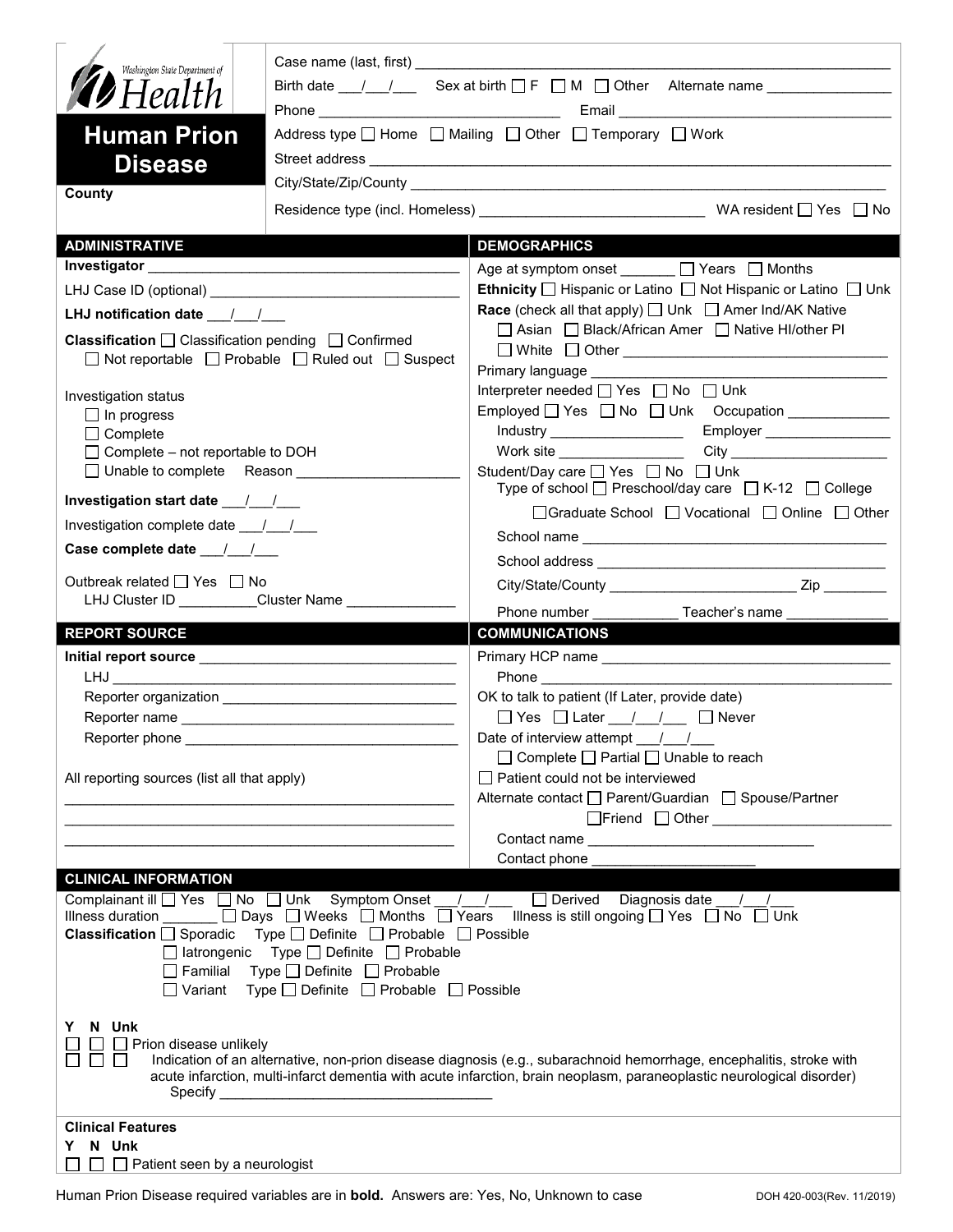| LHJ Case ID _<br>Case Name                                                                                                                                     |  |
|----------------------------------------------------------------------------------------------------------------------------------------------------------------|--|
| Source of patient history $\Box$ Chart review $\Box$ Patient interview $\Box$ Provider interview $\Box$ Unk $\Box$ Other                                       |  |
| $\Box$ Relative/friend interview                                                                                                                               |  |
|                                                                                                                                                                |  |
| Relationship to patient and the state of the state of the state of the state of the state of the state of the                                                  |  |
|                                                                                                                                                                |  |
|                                                                                                                                                                |  |
| Y N Unk                                                                                                                                                        |  |
| □ □ Neurodegenerative disease                                                                                                                                  |  |
| $\Box$ Rapidly progressive dementia                                                                                                                            |  |
| $\Box$ Myoclonus                                                                                                                                               |  |
| $\Box$ Visual abnormality                                                                                                                                      |  |
| □ Hallucinations □ Hemianopsia □ Opsoclonus □ Blindness □ Visual field cut/deficit □ Diplopia                                                                  |  |
| $\Box$ Cerebellar signs                                                                                                                                        |  |
| □ Ataxia □ Movement tremor □ Nystagmus                                                                                                                         |  |
| $\Box$ Pyramidal signs                                                                                                                                         |  |
| □ Spasticity □ Hyperreflexia □ Clonus □ Spastic paralysis □ Babinski's sign                                                                                    |  |
| $\Box$ Upper motor neuron weakness $\Box$ Hemiplegia                                                                                                           |  |
| $\Box$ Akinetic mutism                                                                                                                                         |  |
| $\Box$ Extrapyramidal signs                                                                                                                                    |  |
| □ Chorea □ Dystonia □ Bradykinesia/hypokinesia □ Tremor □ Hypomimia □ Shuffling gait □ Rigidity                                                                |  |
| □ Ballismus/hemiballismus □ Choreoathetosis □ Postural instability                                                                                             |  |
| $\Box$ Progressive neuropsychiatric disorder                                                                                                                   |  |
| $\Box$ $\Box$ Psychiatric symptoms at illness onset                                                                                                            |  |
| □ Delusions □ Apathy □ Anxiety □ Depression □ Withdrawal                                                                                                       |  |
| $\Box$ $\Box$ Persistent painful sensory symptoms                                                                                                              |  |
| Frank pain Dysesthesia                                                                                                                                         |  |
| <b>Predisposing Conditions</b>                                                                                                                                 |  |
| Y N Unk                                                                                                                                                        |  |
| $\Box~\Box~\Box$ Family history of confirmed or probable prion disease in a first degree relative                                                              |  |
|                                                                                                                                                                |  |
| <b>Clinical Testing</b>                                                                                                                                        |  |
| Y N Unk                                                                                                                                                        |  |
| □ □ MRI performed Date __/ __/ __ Result ________                                                                                                              |  |
| $\Box$ $\Box$<br>High signal in caudate/putamen on magnetic resonance imaging (MRI) brain scan or at least two cortical regions                                |  |
| (temporal, parietal, occipital) either on DWI or FLAIR*                                                                                                        |  |
| Bilateral FLAIR hyperintensities involving the pulvinar thalamic nuclei (hockey stick sign)                                                                    |  |
| $\Box$ $\Box$ EEG performed Date __/__/___ Result ________________                                                                                             |  |
| N N N<br>EEG with periodic sharp wave complexes                                                                                                                |  |
| * FLAIR: Fluid attenuated inversion recovery; DWI: Diffusion-weighted imaging                                                                                  |  |
| Hospitalization                                                                                                                                                |  |
| Y N Unk<br>□ □ Hospitalized at least overnight for this illness Facility name _                                                                                |  |
|                                                                                                                                                                |  |
| Disposition another acute care hospital Facility name contain the contract of the contract of the Disposition $\Box$ Another acute care hospital Facility name |  |
| $\Box$ Died in hospital                                                                                                                                        |  |
| □ Long term acute care facility  Facility name _________________________________                                                                               |  |
|                                                                                                                                                                |  |
| Still hospitalized As of / /                                                                                                                                   |  |
|                                                                                                                                                                |  |
| N Unk                                                                                                                                                          |  |
| $\Box$ Died of this illness<br>Death date <u>1. The Please fill in the death date information on the Person Screen</u>                                         |  |
| Date of autopsy __/__/___<br>Autopsy performed                                                                                                                 |  |
| Specimens sent to NPDPSC                                                                                                                                       |  |
| Death certificate lists disease as a cause of death or a significant contributing condition<br>$\mathbf{L}$                                                    |  |
| Location of death $\Box$ Outside of hospital (e.g., home or in transit to the hospital) $\Box$ Emergency department (ED)                                       |  |
| $\Box$ Inpatient ward $\Box$ ICU $\Box$ Other                                                                                                                  |  |
| RISK AND RESPONSE (ask about lifetime exposures unless otherwise specified)                                                                                    |  |
| Travel                                                                                                                                                         |  |
| Y N Unk                                                                                                                                                        |  |
| □ Spent 3 months or more in the U.K. since 1980                                                                                                                |  |
| $\Box$ $\Box$ Ever lived outside the United States Country __________                                                                                          |  |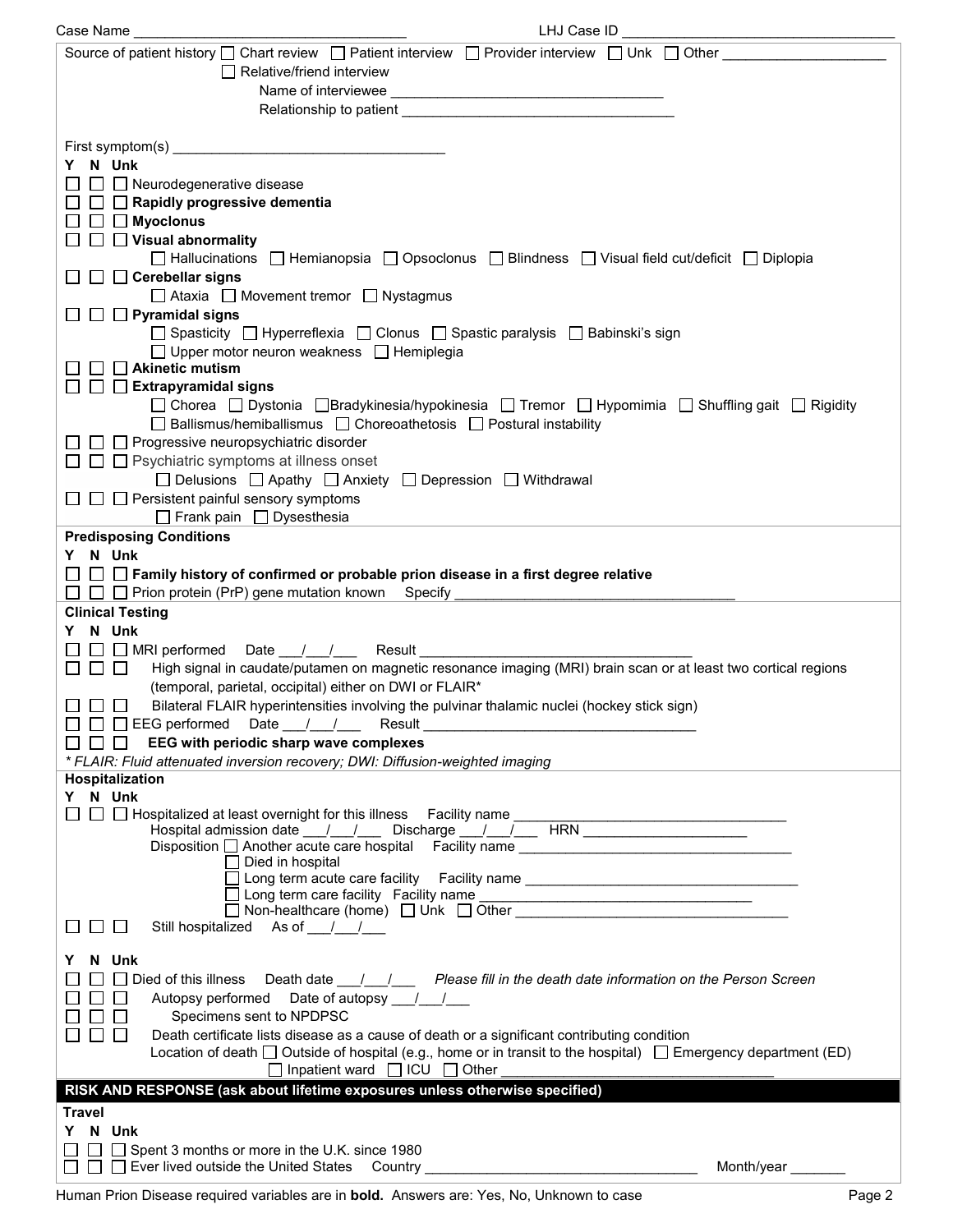| Case Name                                                                                                                                                                                                                            |
|--------------------------------------------------------------------------------------------------------------------------------------------------------------------------------------------------------------------------------------|
| <b>Risk and Exposure Information</b>                                                                                                                                                                                                 |
| Y N Unk                                                                                                                                                                                                                              |
| □ □ Received human-derived pituitary hormones (e.g., growth hormone) Start date __/__/___ End date __/__/__                                                                                                                          |
| □ □ Becognized exposure risk (e.g., antecedent neurosurgery with dura matter implantation Date __/__/__                                                                                                                              |
|                                                                                                                                                                                                                                      |
| □ □ Received a dura matter or corneal allograft  Date __/__/__                                                                                                                                                                       |
|                                                                                                                                                                                                                                      |
|                                                                                                                                                                                                                                      |
|                                                                                                                                                                                                                                      |
|                                                                                                                                                                                                                                      |
|                                                                                                                                                                                                                                      |
| □ □ 回 Blood/tissue/organ product implicated Specify __________________________________<br><b>Exposure and Transmission Summary</b>                                                                                                   |
|                                                                                                                                                                                                                                      |
| Likely geographic region of exposure □ In Washington - county _____________ □ Other state __________                                                                                                                                 |
| □ Not in US - country _______________ □ Unk                                                                                                                                                                                          |
| International travel related □ During entire exposure period □ During part of exposure period □ No international travel                                                                                                              |
|                                                                                                                                                                                                                                      |
| Suspected exposure type $\square$ Foodborne $\square$ Animal related $\square$ Blood products $\square$ Health care associated $\square$ Unk                                                                                         |
|                                                                                                                                                                                                                                      |
| Describe <u>contract and contract and contract and contract and contract and contract and contract and contract of the second second second second second second second second second second second second second second second </u> |
| Exposure summary                                                                                                                                                                                                                     |
|                                                                                                                                                                                                                                      |
|                                                                                                                                                                                                                                      |
|                                                                                                                                                                                                                                      |
|                                                                                                                                                                                                                                      |
|                                                                                                                                                                                                                                      |
|                                                                                                                                                                                                                                      |
|                                                                                                                                                                                                                                      |
| <b>Public Health Issues</b>                                                                                                                                                                                                          |
| N Unk                                                                                                                                                                                                                                |
| □ □ Case has history of neurosurgery or eye surgery Date __/__/__                                                                                                                                                                    |
|                                                                                                                                                                                                                                      |
| Procedure                                                                                                                                                                                                                            |
| □ □ Case donated organs or tissues Date / /                                                                                                                                                                                          |
|                                                                                                                                                                                                                                      |
| Facility name                                                                                                                                                                                                                        |
| <b>Public Health Interventions/Actions</b>                                                                                                                                                                                           |
| Y<br>N Unk                                                                                                                                                                                                                           |
| Autopsy/biopsy discussed with medical provider (if notification occurred before patient's death)                                                                                                                                     |
| Infection control measures discussed with facilities ICP (to be done in all cases)                                                                                                                                                   |
| Blood/tissue/organ program notified Date ///<br>Surgical facility notified<br>Date $/$ $/$                                                                                                                                           |
| <b>NOTES</b>                                                                                                                                                                                                                         |
|                                                                                                                                                                                                                                      |
|                                                                                                                                                                                                                                      |
|                                                                                                                                                                                                                                      |
|                                                                                                                                                                                                                                      |
|                                                                                                                                                                                                                                      |
|                                                                                                                                                                                                                                      |
|                                                                                                                                                                                                                                      |
| <b>LAB RESULTS</b>                                                                                                                                                                                                                   |
| Lab report information                                                                                                                                                                                                               |
| Lab report reviewed - LHJ $\Box$                                                                                                                                                                                                     |
| WDRS user-entered lab report note                                                                                                                                                                                                    |
|                                                                                                                                                                                                                                      |
|                                                                                                                                                                                                                                      |
| Submitter                                                                                                                                                                                                                            |
|                                                                                                                                                                                                                                      |
|                                                                                                                                                                                                                                      |
| Specimen                                                                                                                                                                                                                             |
| Specimen identifier/accession number ___________                                                                                                                                                                                     |
| Specimen collection date __/__/___ Specimen received date __/_ /                                                                                                                                                                     |
|                                                                                                                                                                                                                                      |
|                                                                                                                                                                                                                                      |
| WDRS specimen reject reason                                                                                                                                                                                                          |